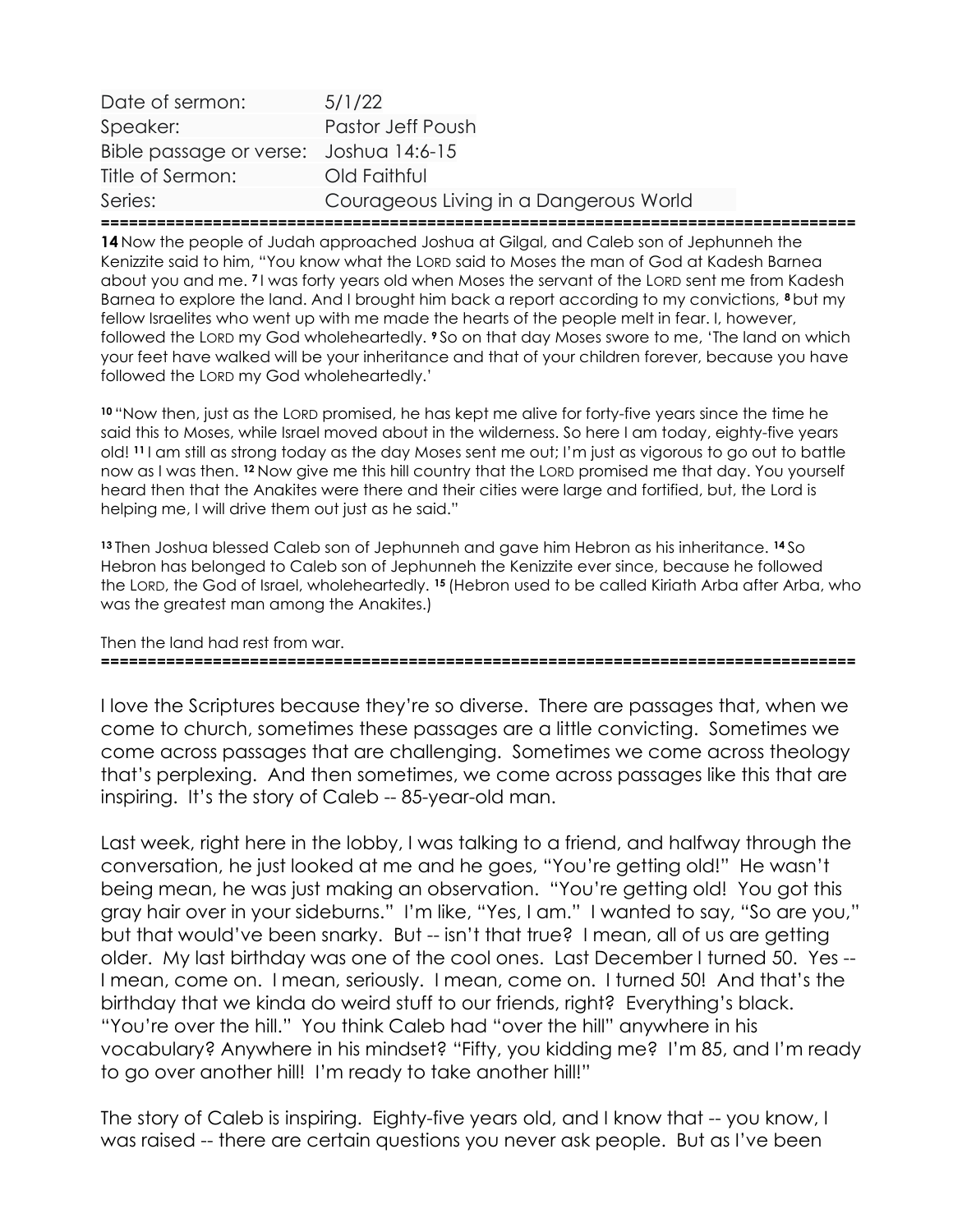studying this, I'm looking at everyone, going, "I wonder if that -- 85, is that person 85?" Eighty-five's pretty good. The older I get, 85 doesn't sound as old as it used to. I remember -- I remember the first fiftieth birthday party that I was at. I think I was about 18, and I was like, "Dang, he's old!" Not anymore! I don't think 50 sounds so bad anymore.

The aging process is real, and we're gonna be looking at a really cool story about an 85-year-old man. And the aging process is something we all have to deal with, and you'll know -- you'll know when you get there. Maybe you can relate to some of these signs that you might be getter older.

You'll know you're getting older when your back goes out more than you do.

You'll know you're getting older when your knees buckle but your belt won't.

You'll know you're getting older when you sink your teeth into a nice steak and they stay there.

You'll know you're getting older when you try to straighten out the wrinkles in your socks and then realize you're not wearing socks.

I've got 30 minutes of these -- so -- that's all we're doing. It's all I got.

You know you're getting older when you're at your breakfast table and you can hear "Snap!" "Crackle" and "Pop!" but you're not eating Rice Krispies.

You know you're getting older when it takes you two tries to get up off the couch. That's embarrassing.

Getting older is a fact of life. Every single day, you and I add another day onto our personal resumé. It's a reality. But the question is, how are you and I going to deal with the reality of the aging process? Are we just going to passively submit to it and go along for the ride? Are we going to bitterly rebel against it and complain at every turn? Are we going to naively ignore it and pretend that we're really not getting older? Or, like Caleb, are we going to lean into it and embrace it wholeheartedly?

Today, we're going to look at the life of a senior citizen. A man named Caleb, who, at 85 years old, was still asking God for another battle to fight. He wasn't asking God for a rocking chair to sit in. He wasn't asking for a time share in Florida where he could spend his golden years. He wasn't asking for rest and relaxation. He was asking for another hill to take. Because Caleb was a different breed. He was unique. In fact, in Numbers, God refers to Caleb this way. He said that Caleb was a man with a different spirit. What made Caleb so unique? What attributes and qualities did he have that made him stand out as different? Sometimes when we use that word, we can use it in a pejorative sense, in a negative sense. Like, "Oh,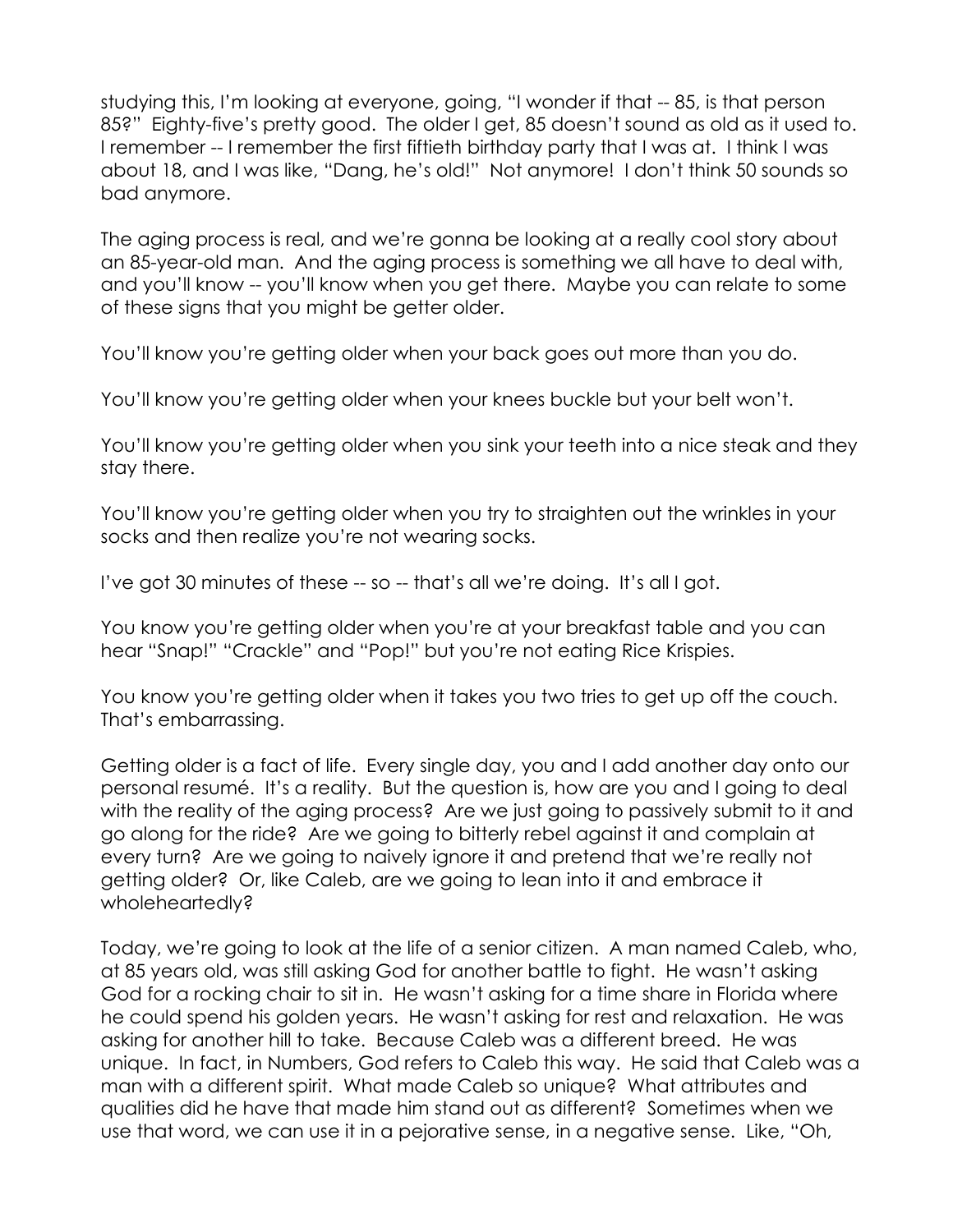that person's different." In fact, when my wife Tammy was courting me, she used to say, "You're weird. You're different." I'd be like, "Tammy, could you please say, like, 'unique' or 'special'? It's got, like, different connotations." "Different" can kind of sound negative. But today I would like to suggest that every single one of us ought to strive to be a little weird. A little different. A little more like Caleb and less like the status quo. Because following the status quo is easy -- going against the grain, that's hard. Coasting downhill is easy, because gravity does all the work. And we just follow along for the ride. But the easy road is rarely the road that leads to victory. The easy road doesn't teach you anything. But taking the road less traveled is the one that makes you different. And it's the road that Caleb took.

So, what made Caleb different? What kind of spirit did he have? And more importantly, how can you and I strive to be more like Caleb? In this text, there's a word that's used three different times. That same word is used three more times in the book of Numbers, and it's the word "wholehearted." The text says that Caleb followed the Lord wholeheartedly, and I believe that a wholehearted follower sees adversity differently. In the Bible, Hebrew and in the Greek, they used repetition to accentuate a point. In English, you and I have dozens of different techniques and tools that we can use to emphasize a point. At the end of a sentence, you can use an exclamation point, my favorite punctuation mark. I have to go back in my emails regularly and delete exclamation points, because every single sentence has one -- or nine! I type and write the way I talk. It's in the superlative. We got exclamation points. We can bold-face. We can underline. We can italicize. We can change the font to 90. We can -- I do that too, it's fun. We have all these different things in English that we can do to accentuate a point to emphasize something.

They didn't have those punctuation marks. So, in the Bible, when you see repetition, your eyes should perk up and you should pay attention. Just like in Isaiah 6, when the text says, "Holy, holy, holy is the Lord God Almighty." When you repeat something thrice over, it's important. When Jesus said, "Truly, truly I say to you," you'd better listen up -- repetition's important. Three times the word "wholeheartedly" is used to describe Caleb, and in the Hebrew there's a really neat nuance to define or to describe the word "wholeheartedly." The phrase means "to close the gap," and it's a term that's used to describe what a hunter does as he's pursuing his prey, as he's watching his prey, his target, he's slowly moving closer and closer to his target. He's closing the gap. He wants to get close to his prey.

Caleb followed the Lord wholeheartedly. That means that day by day he was creeping ever closer to his target, because Caleb wasn't content to observe God from afar. Caleb wasn't content to be at a distance and see God way over there. He wholeheartedly followed, which means Caleb closed the gap on his Lord and moved ever closer to Him. And it made him a different person.

When you're up close to God, your perspective changes, because you see the things the way He does. Think of the way Jesus interacted with Peter. When He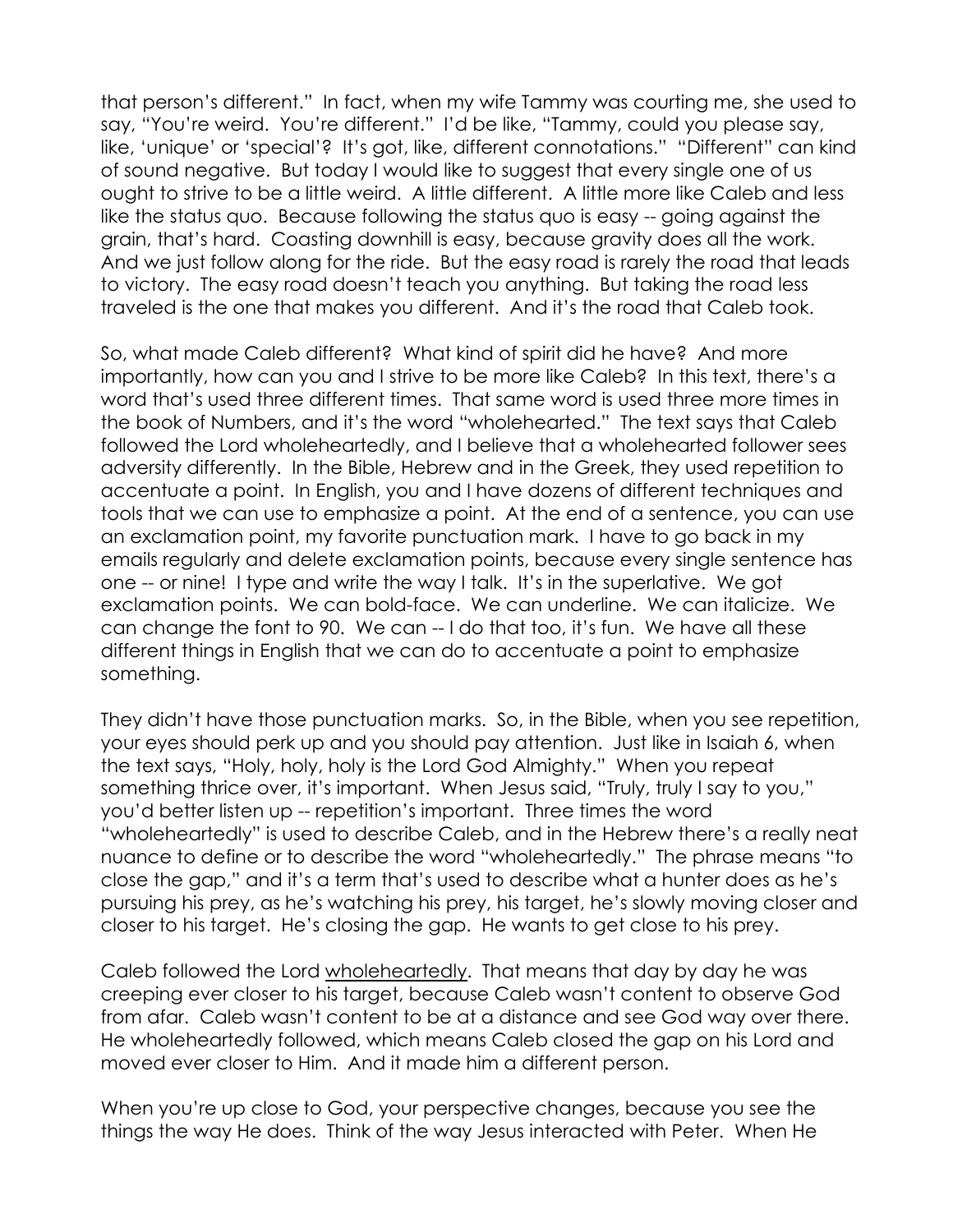approached Peter, He said, "Follow me. Come with me, and along the way, you are going to see things the way I see things. You will see people the way I see people. You will be changed because you will be in my presence." He didn't say, "Hey, Peter -- you could use a bath. Or maybe two. You smell like fish. Your beard's a little bushy -- trim it up. Work on your language -- little salty. I'll come back in a month, and maybe then you'll be clean enough to be on Team Jesus." Huh uh. Jesus said, "Hey, I want to close the gap between you and I. I want you to get close to me, and as we go, you will be changed. Your perspective will change." Caleb wholeheartedly followed, and it gave Caleb a different perspective on life.

Verse 7 gives us a little glimpse into the back story to Caleb's life. In verse 7 it says, "I was 40 years old when Moses the servant of the Lord sent me from Kadesh Barnea to explore the land" -- the Promised Land. "And I brought him back a report according to my convictions, but my fellow Israelites who went with me made the hearts of the people melt in fear. I, however, followed the Lord my God wholeheartedly." How was Caleb different that those other ten spies? The story goes that God had promised this land to the Israelites, and Moses said, "Hey, would you please go scout this thing out? We need an intel report of what we're getting into before we take the land." Twelve of them went out. All 12 of them saw the exact same thing. They saw the exact same 9-foot-tall giants. Ten came back and gave a report that caused the Israelites hearts to melt in fear. The ten said, "Oh, we're toast. There is no way we can take those guys! They're too big! They're too scary! Compared to us, they're huge, and we're like grasshoppers."

You know what Caleb said? "Compared to God, those giants are tiny." Caleb compared the obstacles to His God; the ten compared themselves to the challenges before them. They saw their adversity from the ground up, and it looked insurmountable. Caleb had a different spirit. Caleb saw his adversity, he saw his obstacles from Heaven down, because he was close to God. He had closed the gap, and he saw a spiritual perspective. Those giants looked tiny from that perspective. We've all looked out the window in an airplane, haven't we? You ever looked out over the mountains when you're in an airplane? Those mountains don't look quite as big from up there, do they? You stand at the foot of Mt. Hood, and it's beastly. It's big. You can't see that whole mountain from the foot. If you look from the ground up, that obstacle looks insurmountable. But if you look from a different perspective, when you look from the perspective of Heaven down, these obstacles down quite look as big.

Caleb didn't see obstacles that day. What he saw were opportunities for God to overcome his obstacles, because he saw things from a different vantage point. Caleb saw the exact same giants the other spies saw. Those giants were real, but Caleb had a different spirit. He had a different vantage point. And those obstacles didn't seem quite as big anymore. Because a wholehearted follower sees adversity differently. Now, I've never had to put on armor and wield a sword against a 9 foot-tall mercenary. I never have. Neither have you. But each of us has real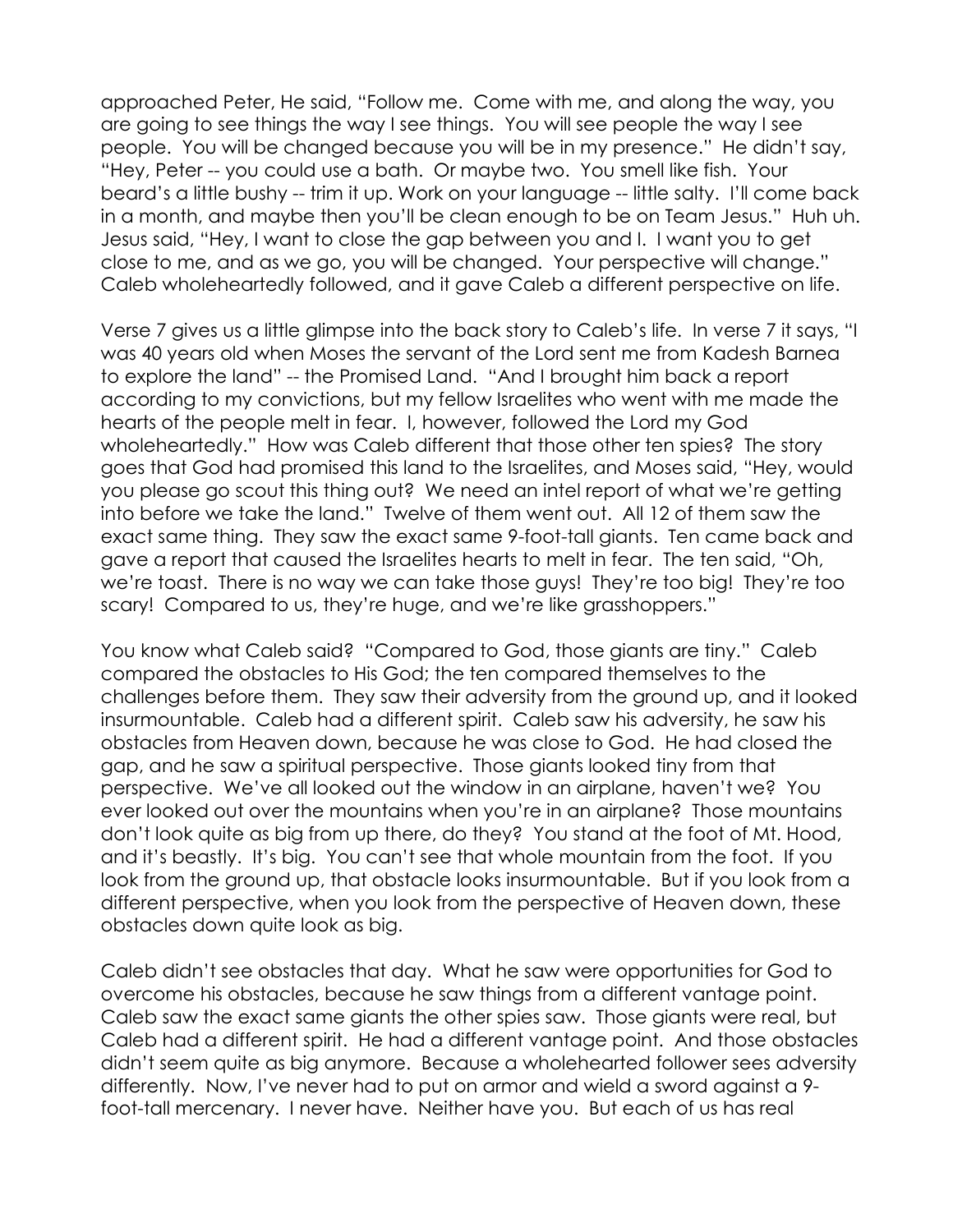battles, real challenges, real obstacles that can be every bit as intimidating as a physical foe.

That health challenge that you're facing -- that's daunting. That family conflict that's been wearing you down for years, and you've gotten to a point where you just do not see a pathway to reconciliation ever materializing. That's real. Your job situation might be horrible, and you might want to just throw in the towel and quit. Or maybe, you, like one of the Israelites, is just wandering through life. You're bored and you're miserable. You're tired. You have no direction and you just want to give up. Friends, your adversity is real. But like Caleb, you have a choice to make. How are you going to view those obstacles? Like the ten, or like the two? When you stare down your opponent, when you go into battle against your giant, I want you to do what Caleb did. I want you to get super close to God. The further away that we get from God, if we allow distance to exist between us and God, you know what can fill the gap? You know what can creep in there? Fear. Doubt. Discouragement. Lots of bad things can weasel their way in there. But the closer you are, there's no room for despair. The closer we get -- if we close the gap between us and God, we leave no room for discouragement and despair. You will see adversity differently as a wholehearted follower because you will be looking down on your problems with a heavenly perspective rather than looking up at them from an earthly perspective.

When we compare our obstacles and our challenges to God's ability to overcome those challenges, that will give us hope. So not only did Caleb see his adversity differently, but he kept eyes focused on the promise that God gave him four decades earlier. And that kept him on mission, because a person of hope stays focused on the promise.

We've all heard the cliché that what doesn't kill you makes you stronger. You've heard that cliché, right? And when you think about it, it's really an aspirational concept. It's something that we hope is true. Because sometimes adversity really does cause people to pack it in and quit. Sometimes adversity crushes people, and it breaks their will, it breaks their spirit to the point that they aren't even able to recover. Sometimes adversity does crush people. But not Caleb. His adversity did make him stronger. How in the world did Caleb endure 45 years of wandering in the desert while he was waiting for God to make good on that promise? How did he stay patient for 45 years? I can't stay patient for 45 seconds at a stoplight! I have literally turned right when I'm going straight because I'm sick of sitting there! And I know it takes me longer, I've done the math. But it makes me feel better to move.

Waiting can be excruciating, can't it? Waiting can wear you out, and it can ultimately cause people to just quit or to do something else because they're sick of waiting. Waiting can be wearying, but it can also create anticipation. Maybe you can remember the anticipation of Christmas morning. Maybe you've had a loved one coming to visit you, and while you're waiting them to come, that anticipation is building.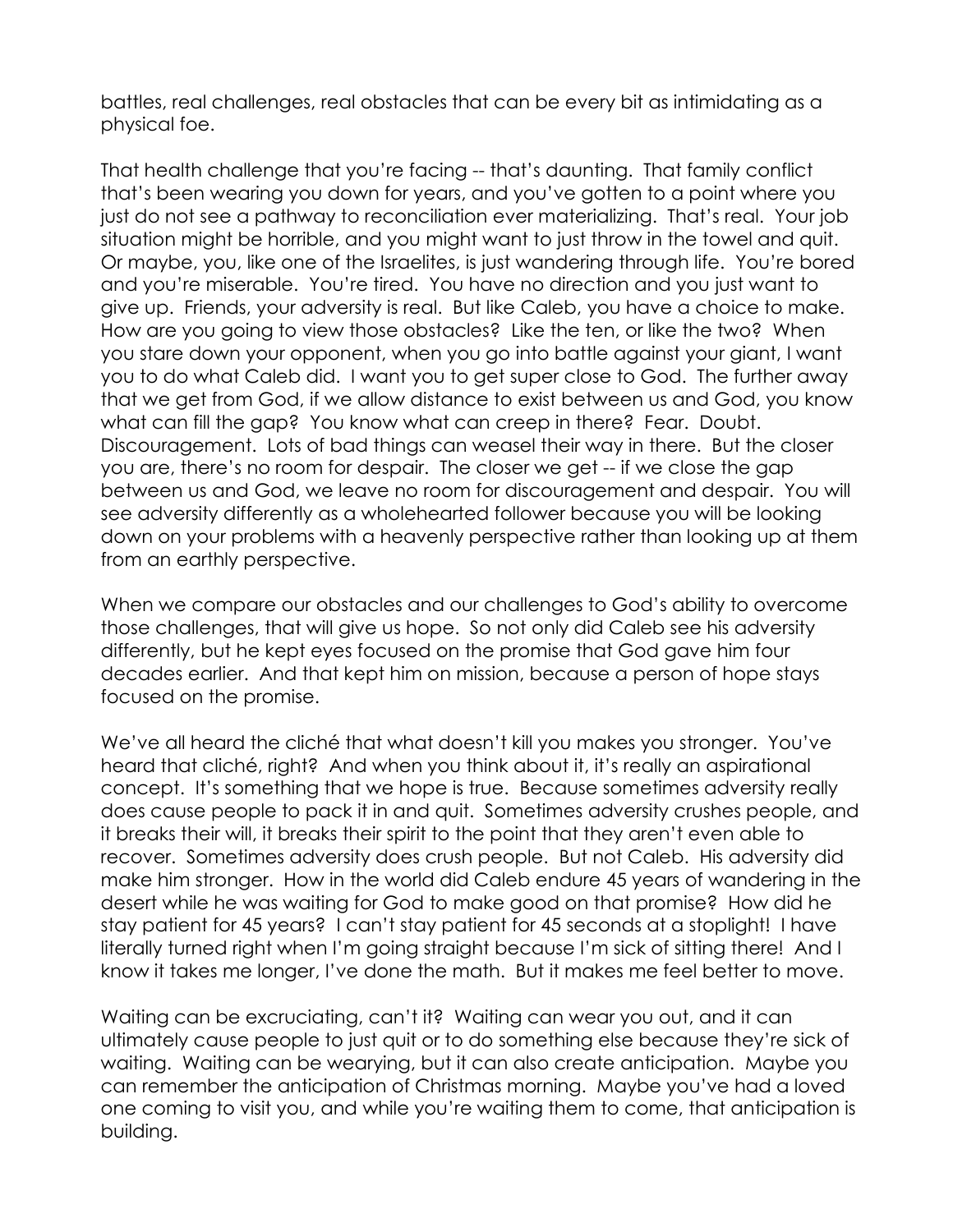Waiting can have one of two effects on people. It can wear you out and cause you to get discouraged and quit, or it can build anticipation in you as you anticipate, the fulfillment of that thing you're looking forward to.

Isaiah chapter 40, verse 31 is a beautiful passage, it's a common passage. I think Isaiah's talking about a person with Caleb's spirit. Listen to this. "Those that wait upon the Lord shall renew their strength." What's implicit? Waiting wears you out! Waiting saps your strength! If you're waiting on the clerk to hurry up. If you're waiting on the gas station attendant to finally come over and fill your gas tank. If you're waiting on someone else, oh yeah, that'll sap your strength. But if you're waiting on the Lord -- you will have your strength renewed. "They shall mount up with wings as eagles, they shall run and not be weary, and they shall walk and not be faint." For 45 years, Caleb took advantage of this promise. "I'm just gonna wait for the Lord to do what He said He was gonna do." And day by day, he got stronger and stronger -- he didn't get worn out.

Caleb grew stronger over the years because he never lost sight of the promise. He had absolute faith that God would follow through on what He said He was going to do. And friends, having faith is not merely wishful thinking. Having faith is not naïve optimism or simply looking on the bright side of life. If I could remove one phrase from the English vernacular, it would be the phrase, "blind faith." Phrase drives me nuts. I know what people mean when they say that, but God never sets up a system where He asks us to blindly jump into the unknown. God is not going to reward people for being gullible and stupid and just hoping that God exists. Faith is not a blind leap, my friends. Instead, it is a deep, settled conviction that God will do exactly what He said He was going to do. Faith is taking God at His Word and acting upon what He says.

That's what Caleb did. You know what Caleb's name means? It means "dog." And some look at that as if it's an insult -- it's kind of a bummer name to have -- dog. But when I think of a dog, I don't see him like the way I see my dogs. My dogs sleep 22 hours a day. You know what dog I see when I think of Caleb? A Retriever or a Springer Spaniel that cannot wait to get out on a hunt and to chase down some birds. I see a dog that's ready to go - "Let me out of my cage, I've got a challenge before me!" Caleb had a dogged determinism to take hold of the promise of God, and he was ready to go. Like a Springer Spaniel or a Labrador Retriever on a hunt. There's a great quote -- it's never been more appropriate than this moment. There's a quote that goes like this: "A dog in his kennel will nip at his fleas, but a dog on a hunt will never even know they exist." A dog in his kennel has nothing else to do. He's bored. He's passionless. And all he's got to do is like, "That itches. And I'm gonna gnaw on my forearm for an hour." But a dog on a hunt could have the same number of fleas on his body -- but he's ready to go.

And isn't that human nature? You get a bunch of people in a room with nothing to do, and what do they sit around and do? Na na na na nab. "Everything in the world's terrible. Everyone in the world's horrible." That's what people do. When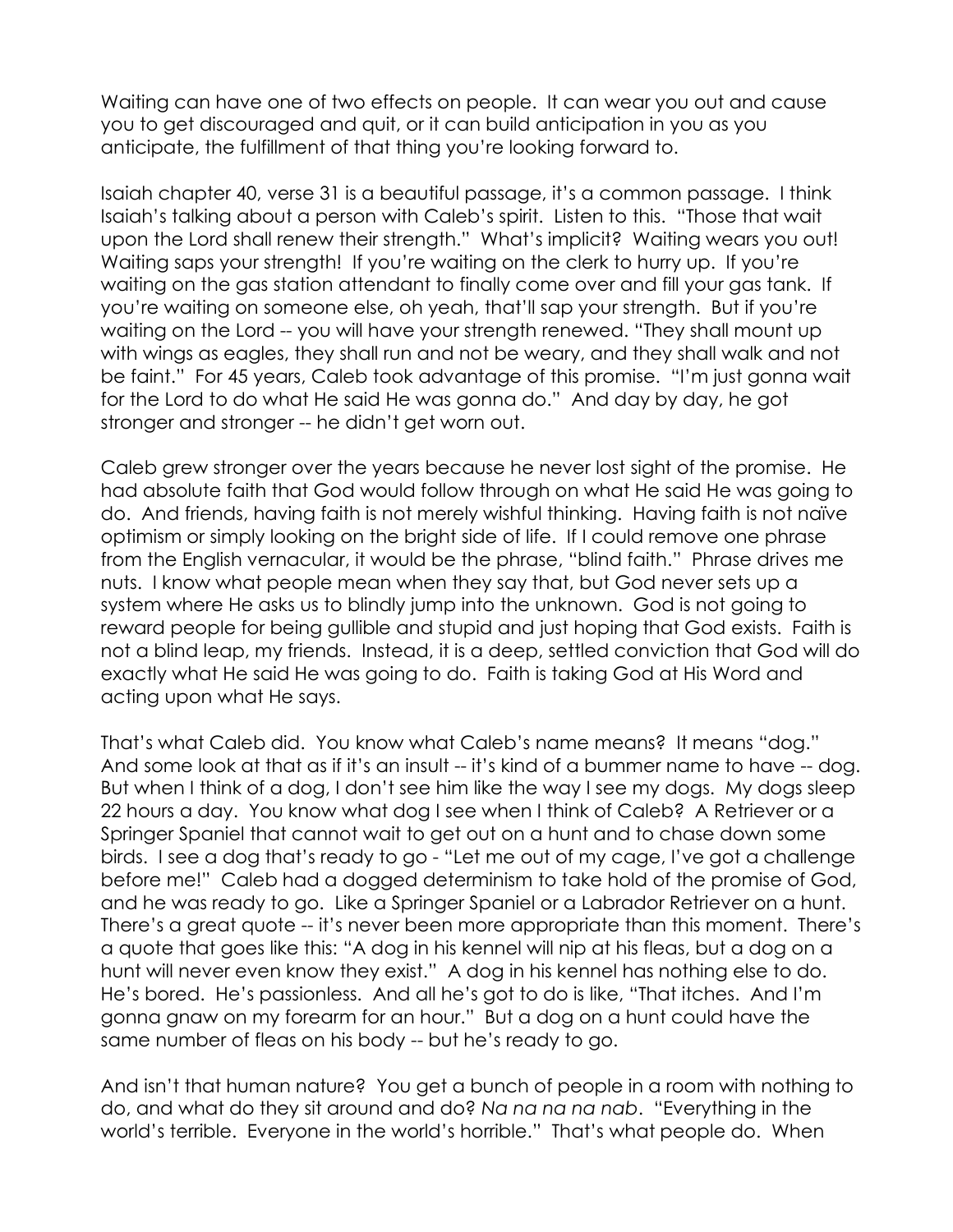they've got no passion, no mission. They sit around and they whine. That's what the Israelites did for 40 years while they were wandering. "I want to go back to Egypt. I know I was a slave there, but at least they had good food! I'm sick of the manna!" Stiff-necked, heard of heart, whining complainers. Except for Caleb, because he was different. He had a different spirit, because he was focused on the promise. "God told me back there He was giving me that land. I'm just waiting for Him to do it." Caleb was a man on a hunt. Bored people sitting around are gonna complain. But you put those same people in an Escape Room -- they're gonna get creative. You give those same people a treasure map, and they're gonna work together. They're gonna get motivated, because they've got their eyes fixed on some sort of a promise, an attainable goal that they can strive after. And when we are living on mission, when we stay focused on God's promises, we avoid the trap that causes so many people to give up and to quit the race and to stop pursuing God.

There's a trap that causes people to stop closing the gap and to let that gap just get bigger and bigger and bigger. What is that? What is the thing that causes us to lose hope? What is the thing that causes us to feel distant from Him? Well, there are all sorts of things. Maybe for you it's a feeling of inadequacy. You've asked yourself, "What do I have? I don't have any spiritual gifts. I've got nothing to offer, I'm inadequate. God could never use me to fulfill His mission."

Maybe it's the memories of past failures. Maybe you've begun to believe that tape that runs in your head that says you're disqualified because of what you did when you were in high school. Maybe you've begun to believe the lie that you're just simply too old. You're past your prime. You've got nothing to offer because you're too old. Maybe you've lost hope because you are discouraged because of unmet expectations. You've begun to ask yourself, "Is God ever going to answer my prayer?" Or worse, "Is God even real?" The enemy will use all of these tactics and more to get you to give up the fight, to distract you from the mission, to get your eyes and your mind focused on other things, and you now have created distance between you and God. And in the gap, we've got despair and discouragement and inactivity. And I want to encourage you guys -- if that is true for you, don't give up. Don't give up! Because a strong finisher endures until the end.

In sports, coaches use all sorts of phrases to essentially communicate one singular idea, which is to finish strong. A football coach will say things like, "Play to the whistle! Keep blocking your opponent until you hear the whistle!" A basketball coach will say things like, "Leave it all on the court!" I like to tell my kids, "You can rest tomorrow!" A track coach will say, "Run all the way through the finish line," because races are often won or lost right at the end. Aren't those races exciting? Whether it's Nascar or horseracing or the hundred-yard dash -- when you see that person in second place closing the distance and getting closer, and both of those athletes are striving and straining until the finish line, and you need a photo finish to see it. That grit and determinism of that person in second place -- they're finishing strong. And we've also seen those races where the person in first is maybe a little overconfident or maybe a little disinterested. They flash the old "WHO'S NUMBER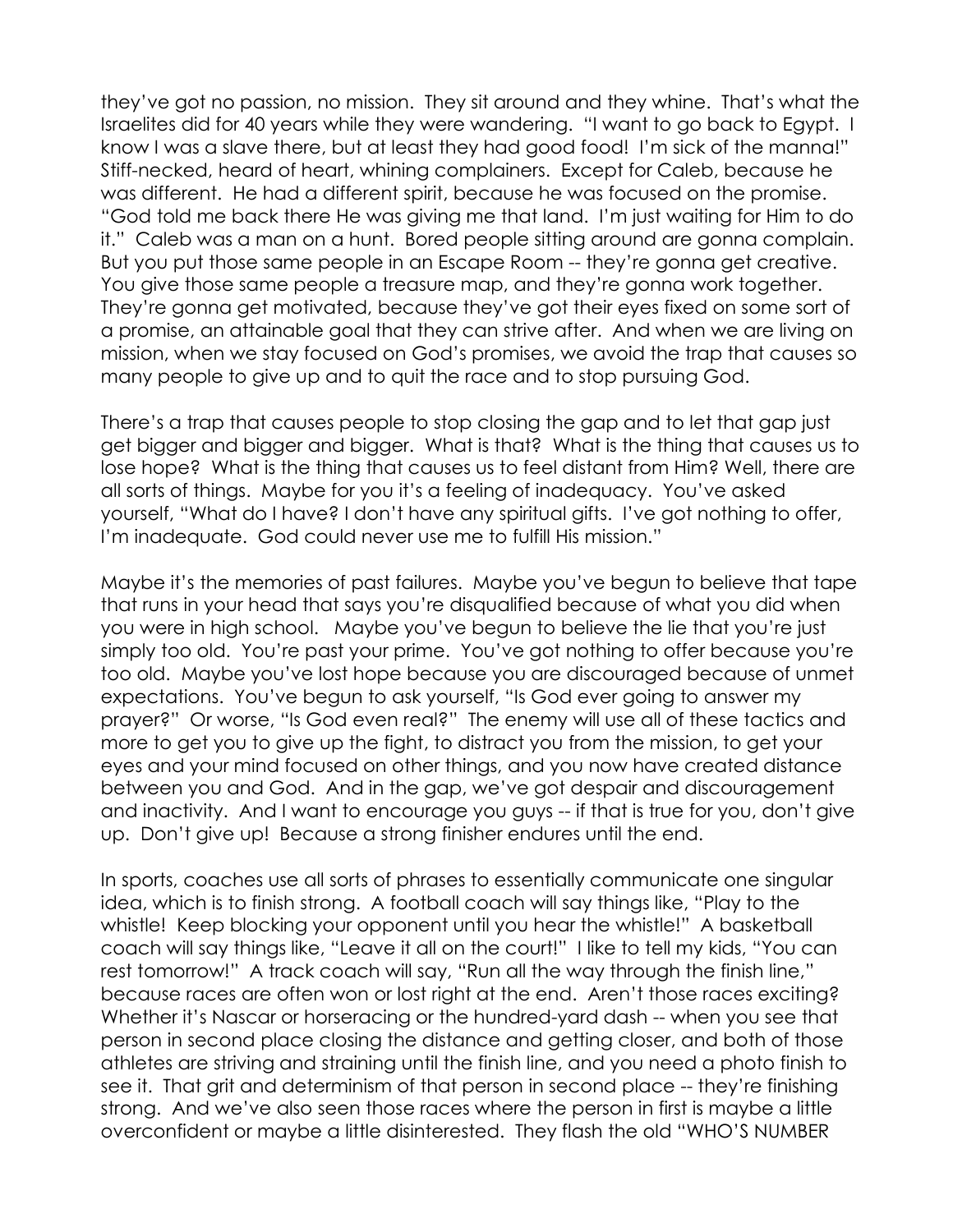ONE?" And you see it whether they're the, you know, the Tour de France, takes his hands off the handlebars, and he flashes the "I'M NUMBER ONE," and BOOM the guy goes past him to win. We've seen that. Finishing strong makes all the difference. Finishing well is the difference between having a promise and taking possession. Finishing well is the difference between having hope of finishing and having the reward of that treasured trophy.

If Caleb didn't finish the race, he would've never received possession of the land. Oh, the promise would have still been intact, but without crossing the finish line, there would've been no reward. Sadly, many biblical characters do not finish well. They come out of the gate strong, but over the course of their life, they peter out. Why was Caleb different? How was he able to finish this race well? Because I believe he cultivated his spiritual strength over the course of his life. He didn't roll out of bed on his 85<sup>th</sup> birthday and just get this jolt of energy! And be like, "Hey, I think I'm ready to take on a battle! Let's go!" I don't think it happened overnight. I think it happened over the course of 45 years. He built up his spiritual muscle day by day -- one good decision at a time, one step at a time. It's easy to lose sight of that spiritual growth because the text kind of makes you think mostly of his physical strength.

Verse 11 -- it's a great verse. "I am still as strong today as the day Moses sent me out. I'm just as vigorous to go out to battle now as I was then." That's amazing! He was physically fit and strong at 85. But honestly -- I don't know this, this is my guess --I betcha you could've found someone stronger than Caleb in the Nation of Israel. I betcha there were other strong, strapping dudes that could have taken Caleb in a wrestling match. Yes, he was physically healthy at 85, but what I think is more inspiring, what oughta catch our attention is his spiritual strength. And I believe that his spiritual vitality was forged through adversity. His spiritual stamina was bolstered through his relentless pursuit of God's promise, and the endurance that he developed over the course of his spiritual journey allowed him to finish the race and take possession of the inheritance that had been promised to him decades earlier.

Caleb was given a promise. And he trusted that God was going to follow through, no matter how long it took. And ultimately, he was given possession of the land. And friends, spiritual growth does not happen accidentally. It happens with intentionality and forethought. Spiritual growth happens when you follow wholeheartedly. When you see your target, when you see your prey, and you advance on it and you move closer to it. Spiritual growth comes from following wholeheartedly. Stay focused on the course set before you. Build up your spiritual stamina so that you might finish the race well. And receive the blessing that God has for you, because we know that God rewards those who diligently seek him.

And what did Caleb get? What was Caleb given because he was a diligent pursuer of God? Verse 13 says that, "Joshua then blessed Caleb, son of Jephunneh and gave him Hebron as his inheritance." You know what Hebron means? Hebron means communion. Caleb had a spirit within him that drove him toward Hebron,